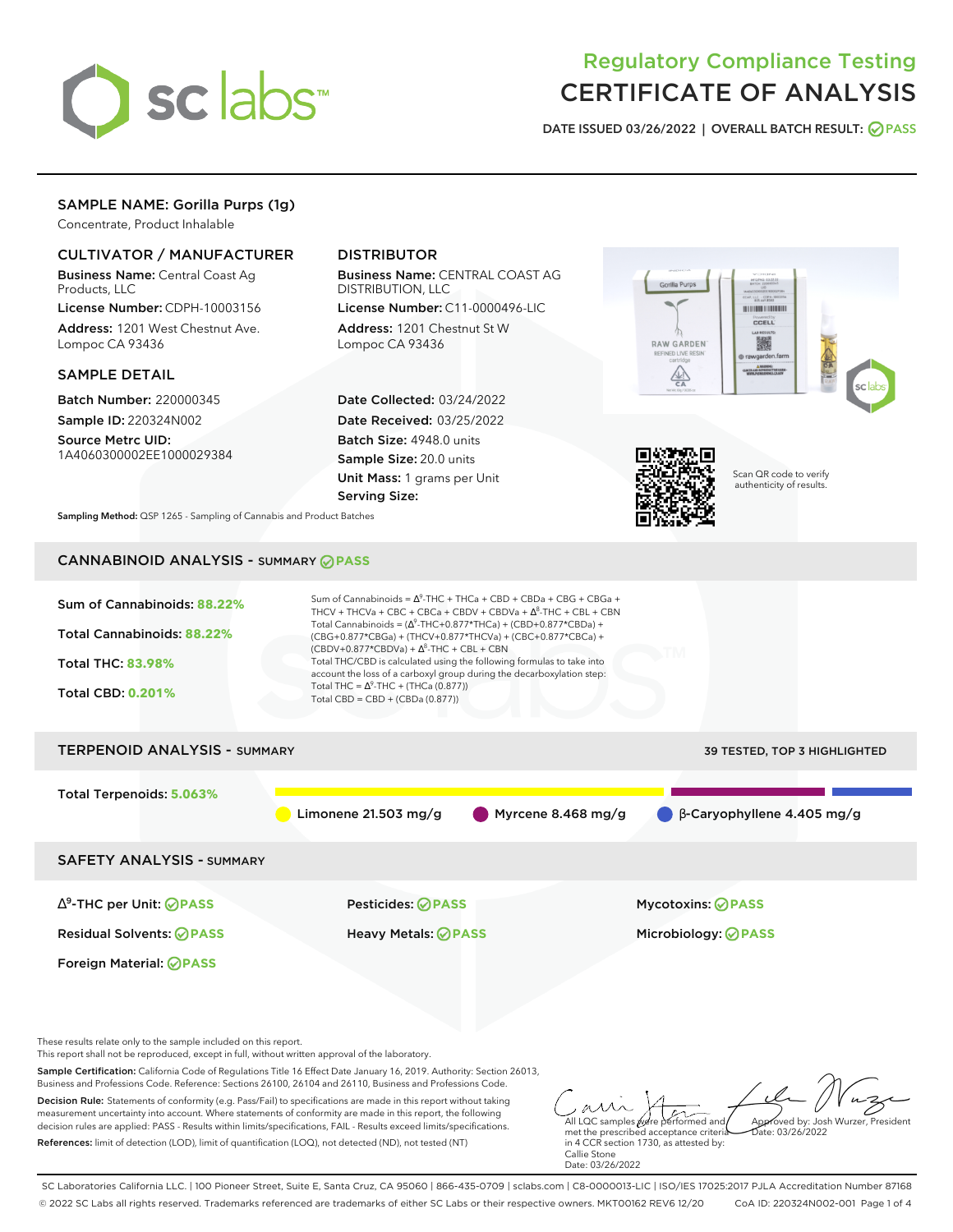



**GORILLA PURPS (1G) | DATE ISSUED 03/26/2022 | OVERALL BATCH RESULT: PASS**

#### **CANNABINOID TEST RESULTS** - 03/25/2022 **PASS**

Tested by high-performance liquid chromatography with diode-array detection (HPLC-DAD). **Method:** QSP 1157 - Analysis of Cannabinoids by HPLC-DAD

#### TOTAL CANNABINOIDS: **88.22%**

Total Cannabinoids (Total THC) + (Total CBD) + (Total CBG) + (Total THCV) + (Total CBC) +  $(Total CBDV) +  $\Delta^8$ -THC + CBL + CBN$ 

TOTAL THC: **83.98%** Total THC (∆<sup>9</sup>-THC+0.877\*THCa)

TOTAL CBD: **0.201%**

Total CBD (CBD+0.877\*CBDa)

TOTAL CBG: 3.23% Total CBG (CBG+0.877\*CBGa)

TOTAL THCV: 0.52% Total THCV (THCV+0.877\*THCVa)

TOTAL CBC: ND Total CBC (CBC+0.877\*CBCa)

TOTAL CBDV: ND Total CBDV (CBDV+0.877\*CBDVa)

| <b>COMPOUND</b> | LOD/LOQ<br>(mg/g)          | <b>MEASUREMENT</b><br><b>UNCERTAINTY</b><br>(mg/g) | <b>RESULT</b><br>(mg/g) | <b>RESULT</b><br>(%) |
|-----------------|----------------------------|----------------------------------------------------|-------------------------|----------------------|
| $\Delta^9$ -THC | 0.06/0.26                  | ±22.507                                            | 839.80                  | 83.980               |
| <b>CBG</b>      | 0.06/0.19                  | ±0.992                                             | 32.30                   | 3.230                |
| <b>THCV</b>     | 0.1/0.2                    | ±0.20                                              | 5.2                     | 0.52                 |
| <b>CBD</b>      | 0.07/0.29                  | ±0.072                                             | 2.01                    | 0.201                |
| <b>CBN</b>      | 0.1/0.3                    | ±0.08                                              | 1.6                     | 0.16                 |
| $\Delta^8$ -THC | 0.1/0.4                    | ±0.08                                              | 1.3                     | 0.13                 |
| <b>THCa</b>     | 0.05/0.14                  | N/A                                                | <b>ND</b>               | <b>ND</b>            |
| <b>THCVa</b>    | 0.07/0.20                  | N/A                                                | <b>ND</b>               | <b>ND</b>            |
| <b>CBDa</b>     | 0.02/0.19                  | N/A                                                | <b>ND</b>               | <b>ND</b>            |
| <b>CBDV</b>     | 0.04/0.15                  | N/A                                                | <b>ND</b>               | <b>ND</b>            |
| <b>CBDVa</b>    | 0.03/0.53                  | N/A                                                | <b>ND</b>               | <b>ND</b>            |
| <b>CBGa</b>     | 0.1 / 0.2                  | N/A                                                | <b>ND</b>               | <b>ND</b>            |
| <b>CBL</b>      | 0.06 / 0.24                | N/A                                                | <b>ND</b>               | <b>ND</b>            |
| <b>CBC</b>      | 0.2 / 0.5                  | N/A                                                | <b>ND</b>               | <b>ND</b>            |
| <b>CBCa</b>     | 0.07/0.28                  | N/A                                                | <b>ND</b>               | <b>ND</b>            |
|                 | <b>SUM OF CANNABINOIDS</b> |                                                    | 882.2 mg/g              | 88.22%               |

#### **UNIT MASS: 1 grams per Unit**

| $\Delta^9$ -THC per Unit               | 1100 per-package limit | 839.80 mg/unit | <b>PASS</b> |
|----------------------------------------|------------------------|----------------|-------------|
| <b>Total THC per Unit</b>              |                        | 839.80 mg/unit |             |
| <b>CBD per Unit</b>                    |                        | $2.01$ mg/unit |             |
| <b>Total CBD per Unit</b>              |                        | $2.01$ mg/unit |             |
| <b>Sum of Cannabinoids</b><br>per Unit |                        | 882.2 mg/unit  |             |
| <b>Total Cannabinoids</b><br>per Unit  |                        | 882.2 mg/unit  |             |

| <b>COMPOUND</b>          | LOD/LOQ<br>(mg/g) | <b>MEASUREMENT</b><br><b>UNCERTAINTY</b><br>(mg/g) | <b>RESULT</b><br>(mg/g)                         | <b>RESULT</b><br>(%) |
|--------------------------|-------------------|----------------------------------------------------|-------------------------------------------------|----------------------|
| Limonene                 | 0.005 / 0.016     | ±0.2387                                            | 21.503                                          | 2.1503               |
| <b>Myrcene</b>           | 0.008 / 0.025     | ±0.0847                                            | 8.468                                           | 0.8468               |
| $\beta$ -Caryophyllene   | 0.004 / 0.012     | ±0.1220                                            | 4.405                                           | 0.4405               |
| $\alpha$ -Pinene         | 0.005 / 0.017     | ±0.0216                                            | 3.226                                           | 0.3226               |
| $\beta$ -Pinene          | 0.004 / 0.014     | ±0.0283                                            | 3.175                                           | 0.3175               |
| Terpinolene              | 0.008 / 0.026     | ±0.0304                                            | 1.909                                           | 0.1909               |
| Linalool                 | 0.009 / 0.032     | ±0.0493                                            | 1.667                                           | 0.1667               |
| $\beta$ -Ocimene         | 0.006 / 0.020     | ±0.0386                                            | 1.546                                           | 0.1546               |
| Fenchol                  | 0.010 / 0.034     | ±0.0399                                            | 1.325                                           | 0.1325               |
| $\alpha$ -Humulene       | 0.009/0.029       | ±0.0270                                            | 1.082                                           | 0.1082               |
| <b>Terpineol</b>         | 0.009 / 0.031     | ±0.0391                                            | 0.819                                           | 0.0819               |
| Camphene                 | 0.005 / 0.015     | ±0.0035                                            | 0.387                                           | 0.0387               |
| <b>Borneol</b>           | 0.005 / 0.016     | ±0.0070                                            | 0.213                                           | 0.0213               |
| $trans-\beta$ -Farnesene | 0.008 / 0.025     | ±0.0056                                            | 0.203                                           | 0.0203               |
| Fenchone                 | 0.009 / 0.028     | ±0.0030                                            | 0.134                                           | 0.0134               |
| $\alpha$ -Bisabolol      | 0.008 / 0.026     | ±0.0054                                            | 0.130                                           | 0.0130               |
| $\alpha$ -Phellandrene   | 0.006 / 0.020     | ±0.0009                                            | 0.083                                           | 0.0083               |
| $\alpha$ -Terpinene      | 0.005 / 0.017     | ±0.0008                                            | 0.065                                           | 0.0065               |
| $\gamma$ -Terpinene      | 0.006 / 0.018     | ±0.0009                                            | 0.065                                           | 0.0065               |
| Nerolidol                | 0.006 / 0.019     | ±0.0023                                            | 0.046                                           | 0.0046               |
| $\Delta^3$ -Carene       | 0.005 / 0.018     | ±0.0005                                            | 0.045                                           | 0.0045               |
| Valencene                | 0.009 / 0.030     | ±0.0019                                            | 0.036                                           | 0.0036               |
| Guaiol                   | 0.009 / 0.030     | ±0.0012                                            | 0.032                                           | 0.0032               |
| Citronellol              | 0.003 / 0.010     | ±0.0011                                            | 0.029                                           | 0.0029               |
| $\alpha$ -Cedrene        | 0.005 / 0.016     | ±0.0005                                            | 0.020                                           | 0.0020               |
| Geraniol                 | 0.002 / 0.007     | ±0.0006                                            | 0.017                                           | 0.0017               |
| Sabinene                 | 0.004 / 0.014     | N/A                                                | <loq< th=""><th><loq< th=""></loq<></th></loq<> | <loq< th=""></loq<>  |
| p-Cymene                 | 0.005 / 0.016     | N/A                                                | <loq< th=""><th><loq< th=""></loq<></th></loq<> | <loq< th=""></loq<>  |
| Eucalyptol               | 0.006 / 0.018     | N/A                                                | <loq< th=""><th><loq< th=""></loq<></th></loq<> | <loq< th=""></loq<>  |
| Sabinene Hydrate         | 0.006 / 0.022     | N/A                                                | <loq< th=""><th><loq< th=""></loq<></th></loq<> | <loq< th=""></loq<>  |
| Nerol                    | 0.003 / 0.011     | N/A                                                | <loq< th=""><th><loq< th=""></loq<></th></loq<> | <loq< th=""></loq<>  |
| Caryophyllene<br>Oxide   | 0.010 / 0.033     | N/A                                                | <loq< th=""><th><loq< th=""></loq<></th></loq<> | <loq< th=""></loq<>  |
| Isopulegol               | 0.005 / 0.016     | N/A                                                | ND                                              | ND                   |
| Camphor                  | 0.006 / 0.019     | N/A                                                | ND                                              | ND                   |
| Isoborneol               | 0.004 / 0.012     | N/A                                                | ND                                              | ND                   |
| Menthol                  | 0.008 / 0.025     | N/A                                                | ND                                              | ND                   |
| Pulegone                 | 0.003 / 0.011     | N/A                                                | ND                                              | ND                   |
| <b>Geranyl Acetate</b>   | 0.004 / 0.014     | N/A                                                | ND                                              | ND                   |
| Cedrol                   | 0.008 / 0.027     | N/A                                                | ND                                              | ND                   |
| <b>TOTAL TERPENOIDS</b>  |                   |                                                    | 50.630 mg/g                                     | 5.063%               |

SC Laboratories California LLC. | 100 Pioneer Street, Suite E, Santa Cruz, CA 95060 | 866-435-0709 | sclabs.com | C8-0000013-LIC | ISO/IES 17025:2017 PJLA Accreditation Number 87168 © 2022 SC Labs all rights reserved. Trademarks referenced are trademarks of either SC Labs or their respective owners. MKT00162 REV6 12/20 CoA ID: 220324N002-001 Page 2 of 4

## **TERPENOID TEST RESULTS** - 03/26/2022

Terpene analysis utilizing gas chromatography-flame ionization detection (GC-FID). **Method:** QSP 1192 - Analysis of Terpenoids by GC-FID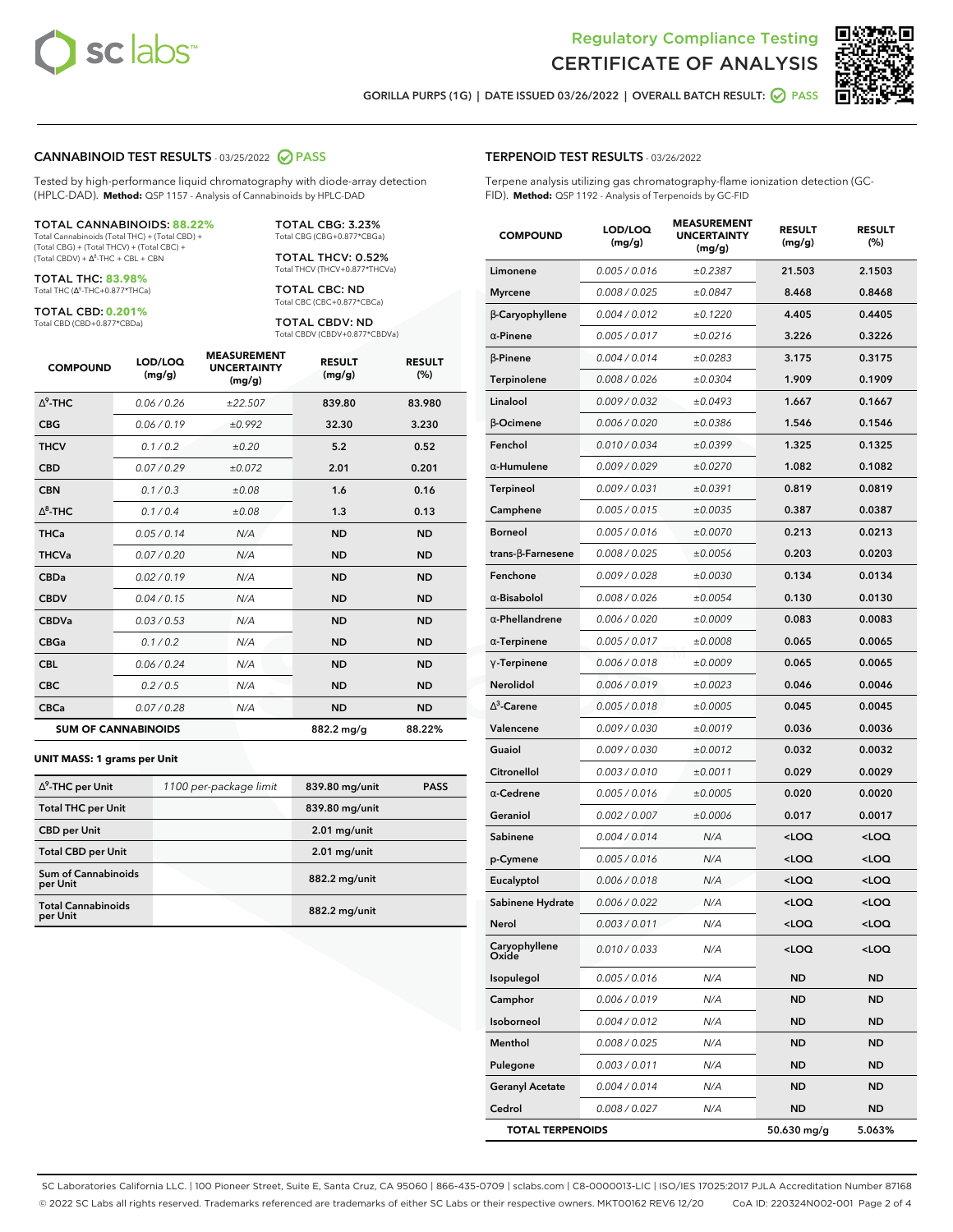



**GORILLA PURPS (1G) | DATE ISSUED 03/26/2022 | OVERALL BATCH RESULT: PASS**

## **CATEGORY 1 PESTICIDE TEST RESULTS** - 03/25/2022 **PASS**

Pesticide and plant growth regulator analysis utilizing high-performance liquid chromatography-mass spectrometry (HPLC-MS) or gas chromatography-mass spectrometry (GC-MS). \*GC-MS utilized where indicated. **Method:** QSP 1212 - Analysis of Pesticides and Mycotoxins by LC-MS or QSP 1213 - Analysis of Pesticides by GC-MS

| 0.03 / 0.08<br>Aldicarb<br>$\ge$ LOD<br>N/A<br><b>ND</b><br><b>PASS</b><br>Carbofuran<br>0.02 / 0.05<br><b>ND</b><br>$\ge$ LOD<br>N/A<br><b>PASS</b><br>Chlordane*<br>0.03 / 0.08<br>$\ge$ LOD<br>N/A<br><b>ND</b><br><b>PASS</b><br>Chlorfenapyr*<br>0.03/0.10<br>N/A<br><b>ND</b><br><b>PASS</b><br>≥ LOD<br>Chlorpyrifos<br>0.02/0.06<br>$>$ LOD<br>N/A<br><b>ND</b><br><b>PASS</b><br>0.02 / 0.07<br>N/A<br><b>ND</b><br>Coumaphos<br>$\geq$ LOD<br><b>PASS</b><br>Daminozide<br>0.02 / 0.07<br><b>ND</b><br>$\ge$ LOD<br>N/A<br><b>PASS</b><br><b>Dichlorvos</b><br>0.03/0.09<br>N/A<br><b>ND</b><br>$>$ LOD<br><b>PASS</b><br>(DDVP)<br>Dimethoate<br>0.03 / 0.08<br>N/A<br><b>ND</b><br><b>PASS</b><br>$>$ LOD<br><b>ND</b><br><b>PASS</b><br>0.03/0.10<br>$\geq$ LOD<br>N/A<br>Ethoprophos<br>0.02 / 0.06<br>N/A<br><b>ND</b><br><b>PASS</b><br>Etofenprox<br>$\geq$ LOD<br>0.03 / 0.08<br>N/A<br><b>ND</b><br><b>PASS</b><br>Fenoxycarb<br>$\geq$ LOD<br>0.03 / 0.08<br>N/A<br><b>ND</b><br><b>PASS</b><br>Fipronil<br>$\geq$ LOD<br>Imazalil<br>0.02 / 0.06<br>$>$ LOD<br>N/A<br><b>ND</b><br><b>PASS</b><br><b>Methiocarb</b><br>0.02 / 0.07<br><b>ND</b><br><b>PASS</b><br>$>$ LOD<br>N/A<br>0.03/0.10<br>N/A<br><b>ND</b><br><b>PASS</b><br>Parathion-methyl<br>$\geq$ LOD<br>0.03/0.09<br>$\ge$ LOD<br>N/A<br><b>ND</b><br><b>PASS</b><br><b>Mevinphos</b><br>Paclobutrazol<br>0.02 / 0.05<br>N/A<br><b>ND</b><br><b>PASS</b><br>$\geq$ LOD<br>0.03/0.09<br>$>$ LOD<br>N/A<br><b>ND</b><br><b>PASS</b><br>Propoxur<br>0.03 / 0.08<br>$\ge$ LOD<br>N/A<br><b>ND</b><br><b>PASS</b><br>Spiroxamine<br>0.03/0.10<br>$\ge$ LOD<br>N/A<br><b>ND</b><br><b>PASS</b><br><b>Thiacloprid</b> | <b>COMPOUND</b> | LOD/LOQ<br>$(\mu g/g)$ | <b>ACTION</b><br><b>LIMIT</b><br>$(\mu g/g)$ | <b>MEASUREMENT</b><br><b>UNCERTAINTY</b><br>$(\mu g/g)$ | <b>RESULT</b><br>$(\mu g/g)$ | <b>RESULT</b> |
|---------------------------------------------------------------------------------------------------------------------------------------------------------------------------------------------------------------------------------------------------------------------------------------------------------------------------------------------------------------------------------------------------------------------------------------------------------------------------------------------------------------------------------------------------------------------------------------------------------------------------------------------------------------------------------------------------------------------------------------------------------------------------------------------------------------------------------------------------------------------------------------------------------------------------------------------------------------------------------------------------------------------------------------------------------------------------------------------------------------------------------------------------------------------------------------------------------------------------------------------------------------------------------------------------------------------------------------------------------------------------------------------------------------------------------------------------------------------------------------------------------------------------------------------------------------------------------------------------------------------------------------------------------------------------------------------------|-----------------|------------------------|----------------------------------------------|---------------------------------------------------------|------------------------------|---------------|
|                                                                                                                                                                                                                                                                                                                                                                                                                                                                                                                                                                                                                                                                                                                                                                                                                                                                                                                                                                                                                                                                                                                                                                                                                                                                                                                                                                                                                                                                                                                                                                                                                                                                                                   |                 |                        |                                              |                                                         |                              |               |
|                                                                                                                                                                                                                                                                                                                                                                                                                                                                                                                                                                                                                                                                                                                                                                                                                                                                                                                                                                                                                                                                                                                                                                                                                                                                                                                                                                                                                                                                                                                                                                                                                                                                                                   |                 |                        |                                              |                                                         |                              |               |
|                                                                                                                                                                                                                                                                                                                                                                                                                                                                                                                                                                                                                                                                                                                                                                                                                                                                                                                                                                                                                                                                                                                                                                                                                                                                                                                                                                                                                                                                                                                                                                                                                                                                                                   |                 |                        |                                              |                                                         |                              |               |
|                                                                                                                                                                                                                                                                                                                                                                                                                                                                                                                                                                                                                                                                                                                                                                                                                                                                                                                                                                                                                                                                                                                                                                                                                                                                                                                                                                                                                                                                                                                                                                                                                                                                                                   |                 |                        |                                              |                                                         |                              |               |
|                                                                                                                                                                                                                                                                                                                                                                                                                                                                                                                                                                                                                                                                                                                                                                                                                                                                                                                                                                                                                                                                                                                                                                                                                                                                                                                                                                                                                                                                                                                                                                                                                                                                                                   |                 |                        |                                              |                                                         |                              |               |
|                                                                                                                                                                                                                                                                                                                                                                                                                                                                                                                                                                                                                                                                                                                                                                                                                                                                                                                                                                                                                                                                                                                                                                                                                                                                                                                                                                                                                                                                                                                                                                                                                                                                                                   |                 |                        |                                              |                                                         |                              |               |
|                                                                                                                                                                                                                                                                                                                                                                                                                                                                                                                                                                                                                                                                                                                                                                                                                                                                                                                                                                                                                                                                                                                                                                                                                                                                                                                                                                                                                                                                                                                                                                                                                                                                                                   |                 |                        |                                              |                                                         |                              |               |
|                                                                                                                                                                                                                                                                                                                                                                                                                                                                                                                                                                                                                                                                                                                                                                                                                                                                                                                                                                                                                                                                                                                                                                                                                                                                                                                                                                                                                                                                                                                                                                                                                                                                                                   |                 |                        |                                              |                                                         |                              |               |
|                                                                                                                                                                                                                                                                                                                                                                                                                                                                                                                                                                                                                                                                                                                                                                                                                                                                                                                                                                                                                                                                                                                                                                                                                                                                                                                                                                                                                                                                                                                                                                                                                                                                                                   |                 |                        |                                              |                                                         |                              |               |
|                                                                                                                                                                                                                                                                                                                                                                                                                                                                                                                                                                                                                                                                                                                                                                                                                                                                                                                                                                                                                                                                                                                                                                                                                                                                                                                                                                                                                                                                                                                                                                                                                                                                                                   |                 |                        |                                              |                                                         |                              |               |
|                                                                                                                                                                                                                                                                                                                                                                                                                                                                                                                                                                                                                                                                                                                                                                                                                                                                                                                                                                                                                                                                                                                                                                                                                                                                                                                                                                                                                                                                                                                                                                                                                                                                                                   |                 |                        |                                              |                                                         |                              |               |
|                                                                                                                                                                                                                                                                                                                                                                                                                                                                                                                                                                                                                                                                                                                                                                                                                                                                                                                                                                                                                                                                                                                                                                                                                                                                                                                                                                                                                                                                                                                                                                                                                                                                                                   |                 |                        |                                              |                                                         |                              |               |
|                                                                                                                                                                                                                                                                                                                                                                                                                                                                                                                                                                                                                                                                                                                                                                                                                                                                                                                                                                                                                                                                                                                                                                                                                                                                                                                                                                                                                                                                                                                                                                                                                                                                                                   |                 |                        |                                              |                                                         |                              |               |
|                                                                                                                                                                                                                                                                                                                                                                                                                                                                                                                                                                                                                                                                                                                                                                                                                                                                                                                                                                                                                                                                                                                                                                                                                                                                                                                                                                                                                                                                                                                                                                                                                                                                                                   |                 |                        |                                              |                                                         |                              |               |
|                                                                                                                                                                                                                                                                                                                                                                                                                                                                                                                                                                                                                                                                                                                                                                                                                                                                                                                                                                                                                                                                                                                                                                                                                                                                                                                                                                                                                                                                                                                                                                                                                                                                                                   |                 |                        |                                              |                                                         |                              |               |
|                                                                                                                                                                                                                                                                                                                                                                                                                                                                                                                                                                                                                                                                                                                                                                                                                                                                                                                                                                                                                                                                                                                                                                                                                                                                                                                                                                                                                                                                                                                                                                                                                                                                                                   |                 |                        |                                              |                                                         |                              |               |
|                                                                                                                                                                                                                                                                                                                                                                                                                                                                                                                                                                                                                                                                                                                                                                                                                                                                                                                                                                                                                                                                                                                                                                                                                                                                                                                                                                                                                                                                                                                                                                                                                                                                                                   |                 |                        |                                              |                                                         |                              |               |
|                                                                                                                                                                                                                                                                                                                                                                                                                                                                                                                                                                                                                                                                                                                                                                                                                                                                                                                                                                                                                                                                                                                                                                                                                                                                                                                                                                                                                                                                                                                                                                                                                                                                                                   |                 |                        |                                              |                                                         |                              |               |
|                                                                                                                                                                                                                                                                                                                                                                                                                                                                                                                                                                                                                                                                                                                                                                                                                                                                                                                                                                                                                                                                                                                                                                                                                                                                                                                                                                                                                                                                                                                                                                                                                                                                                                   |                 |                        |                                              |                                                         |                              |               |
|                                                                                                                                                                                                                                                                                                                                                                                                                                                                                                                                                                                                                                                                                                                                                                                                                                                                                                                                                                                                                                                                                                                                                                                                                                                                                                                                                                                                                                                                                                                                                                                                                                                                                                   |                 |                        |                                              |                                                         |                              |               |
|                                                                                                                                                                                                                                                                                                                                                                                                                                                                                                                                                                                                                                                                                                                                                                                                                                                                                                                                                                                                                                                                                                                                                                                                                                                                                                                                                                                                                                                                                                                                                                                                                                                                                                   |                 |                        |                                              |                                                         |                              |               |

## **CATEGORY 2 PESTICIDE TEST RESULTS** - 03/25/2022 **PASS**

| <b>COMPOUND</b>          | LOD/LOQ<br>$(\mu g/g)$ | <b>ACTION</b><br><b>LIMIT</b><br>$(\mu g/g)$ | <b>MEASUREMENT</b><br><b>UNCERTAINTY</b><br>$(\mu g/g)$ | <b>RESULT</b><br>$(\mu g/g)$ | <b>RESULT</b> |  |
|--------------------------|------------------------|----------------------------------------------|---------------------------------------------------------|------------------------------|---------------|--|
| Abamectin                | 0.03/0.10              | 0.1                                          | N/A                                                     | <b>ND</b>                    | <b>PASS</b>   |  |
| Acephate                 | 0.02/0.07              | 0.1                                          | N/A                                                     | <b>ND</b>                    | <b>PASS</b>   |  |
| Acequinocyl              | 0.02/0.07              | 0.1                                          | N/A                                                     | <b>ND</b>                    | <b>PASS</b>   |  |
| Acetamiprid              | 0.02/0.05              | 0.1                                          | N/A                                                     | <b>ND</b>                    | <b>PASS</b>   |  |
| Azoxystrobin             | 0.02/0.07              | 0.1                                          | N/A                                                     | <b>ND</b>                    | <b>PASS</b>   |  |
| <b>Bifenazate</b>        | 0.01/0.04              | 0.1                                          | N/A                                                     | <b>ND</b>                    | <b>PASS</b>   |  |
| <b>Bifenthrin</b>        | 0.02 / 0.05            | 3                                            | N/A                                                     | <b>ND</b>                    | <b>PASS</b>   |  |
| <b>Boscalid</b>          | 0.03/0.09              | 0.1                                          | N/A                                                     | <b>ND</b>                    | <b>PASS</b>   |  |
| Captan                   | 0.19/0.57              | 0.7                                          | N/A                                                     | <b>ND</b>                    | <b>PASS</b>   |  |
| Carbaryl                 | 0.02/0.06              | 0.5                                          | N/A                                                     | <b>ND</b>                    | <b>PASS</b>   |  |
| Chlorantranilip-<br>role | 0.04/0.12              | 10                                           | N/A                                                     | <b>ND</b>                    | <b>PASS</b>   |  |
| Clofentezine             | 0.03/0.09              | 0.1                                          | N/A                                                     | <b>ND</b>                    | <b>PASS</b>   |  |

| <b>COMPOUND</b>               | LOD/LOQ<br>(µg/g) | <b>ACTION</b><br><b>LIMIT</b><br>(µg/g) | <b>MEASUREMENT</b><br><b>UNCERTAINTY</b><br>$(\mu g/g)$ | <b>RESULT</b><br>(µg/g) | <b>RESULT</b> |
|-------------------------------|-------------------|-----------------------------------------|---------------------------------------------------------|-------------------------|---------------|
| Cyfluthrin                    | 0.12 / 0.38       | $\overline{c}$                          | N/A                                                     | <b>ND</b>               | <b>PASS</b>   |
| Cypermethrin                  | 0.11 / 0.32       | 1                                       | N/A                                                     | <b>ND</b>               | <b>PASS</b>   |
| <b>Diazinon</b>               | 0.02 / 0.05       | 0.1                                     | N/A                                                     | <b>ND</b>               | <b>PASS</b>   |
| Dimethomorph                  | 0.03 / 0.09       | 2                                       | N/A                                                     | <b>ND</b>               | <b>PASS</b>   |
| Etoxazole                     | 0.02 / 0.06       | 0.1                                     | N/A                                                     | <b>ND</b>               | <b>PASS</b>   |
| Fenhexamid                    | 0.03 / 0.09       | 0.1                                     | N/A                                                     | <b>ND</b>               | <b>PASS</b>   |
| Fenpyroximate                 | 0.02 / 0.06       | 0.1                                     | N/A                                                     | <b>ND</b>               | <b>PASS</b>   |
| Flonicamid                    | 0.03 / 0.10       | 0.1                                     | N/A                                                     | <b>ND</b>               | <b>PASS</b>   |
| Fludioxonil                   | 0.03 / 0.10       | 0.1                                     | N/A                                                     | <b>ND</b>               | <b>PASS</b>   |
| Hexythiazox                   | 0.02 / 0.07       | 0.1                                     | N/A                                                     | <b>ND</b>               | <b>PASS</b>   |
| Imidacloprid                  | 0.04 / 0.11       | 5                                       | N/A                                                     | <b>ND</b>               | <b>PASS</b>   |
| Kresoxim-methyl               | 0.02 / 0.07       | 0.1                                     | N/A                                                     | <b>ND</b>               | <b>PASS</b>   |
| Malathion                     | 0.03 / 0.09       | 0.5                                     | N/A                                                     | <b>ND</b>               | <b>PASS</b>   |
| Metalaxyl                     | 0.02 / 0.07       | $\overline{c}$                          | N/A                                                     | <b>ND</b>               | <b>PASS</b>   |
| Methomyl                      | 0.03 / 0.10       | 1                                       | N/A                                                     | <b>ND</b>               | <b>PASS</b>   |
| Myclobutanil                  | 0.03 / 0.09       | 0.1                                     | N/A                                                     | <b>ND</b>               | <b>PASS</b>   |
| Naled                         | 0.02 / 0.07       | 0.1                                     | N/A                                                     | <b>ND</b>               | <b>PASS</b>   |
| Oxamyl                        | 0.04 / 0.11       | 0.5                                     | N/A                                                     | <b>ND</b>               | <b>PASS</b>   |
| Pentachloronitro-<br>benzene* | 0.03 / 0.09       | 0.1                                     | N/A                                                     | <b>ND</b>               | <b>PASS</b>   |
| Permethrin                    | 0.04 / 0.12       | 0.5                                     | N/A                                                     | <b>ND</b>               | <b>PASS</b>   |
| Phosmet                       | 0.03 / 0.10       | 0.1                                     | N/A                                                     | <b>ND</b>               | <b>PASS</b>   |
| Piperonyl<br><b>Butoxide</b>  | 0.02 / 0.07       | 3                                       | N/A                                                     | <b>ND</b>               | <b>PASS</b>   |
| Prallethrin                   | 0.03 / 0.08       | 0.1                                     | N/A                                                     | <b>ND</b>               | <b>PASS</b>   |
| Propiconazole                 | 0.02 / 0.07       | 0.1                                     | N/A                                                     | <b>ND</b>               | <b>PASS</b>   |
| Pyrethrins                    | 0.04 / 0.12       | 0.5                                     | N/A                                                     | <b>ND</b>               | <b>PASS</b>   |
| Pyridaben                     | 0.02 / 0.07       | 0.1                                     | N/A                                                     | <b>ND</b>               | <b>PASS</b>   |
| Spinetoram                    | 0.02 / 0.07       | 0.1                                     | N/A                                                     | <b>ND</b>               | <b>PASS</b>   |
| Spinosad                      | 0.02 / 0.07       | 0.1                                     | N/A                                                     | <b>ND</b>               | <b>PASS</b>   |
| Spiromesifen                  | 0.02 / 0.05       | 0.1                                     | N/A                                                     | <b>ND</b>               | <b>PASS</b>   |
| Spirotetramat                 | 0.02 / 0.06       | 0.1                                     | N/A                                                     | <b>ND</b>               | <b>PASS</b>   |
| Tebuconazole                  | 0.02 / 0.07       | 0.1                                     | N/A                                                     | <b>ND</b>               | <b>PASS</b>   |
| Thiamethoxam                  | 0.03 / 0.10       | 5                                       | N/A                                                     | <b>ND</b>               | <b>PASS</b>   |
| Trifloxystrobin               | 0.03 / 0.08       | 0.1                                     | N/A                                                     | <b>ND</b>               | <b>PASS</b>   |

SC Laboratories California LLC. | 100 Pioneer Street, Suite E, Santa Cruz, CA 95060 | 866-435-0709 | sclabs.com | C8-0000013-LIC | ISO/IES 17025:2017 PJLA Accreditation Number 87168 © 2022 SC Labs all rights reserved. Trademarks referenced are trademarks of either SC Labs or their respective owners. MKT00162 REV6 12/20 CoA ID: 220324N002-001 Page 3 of 4